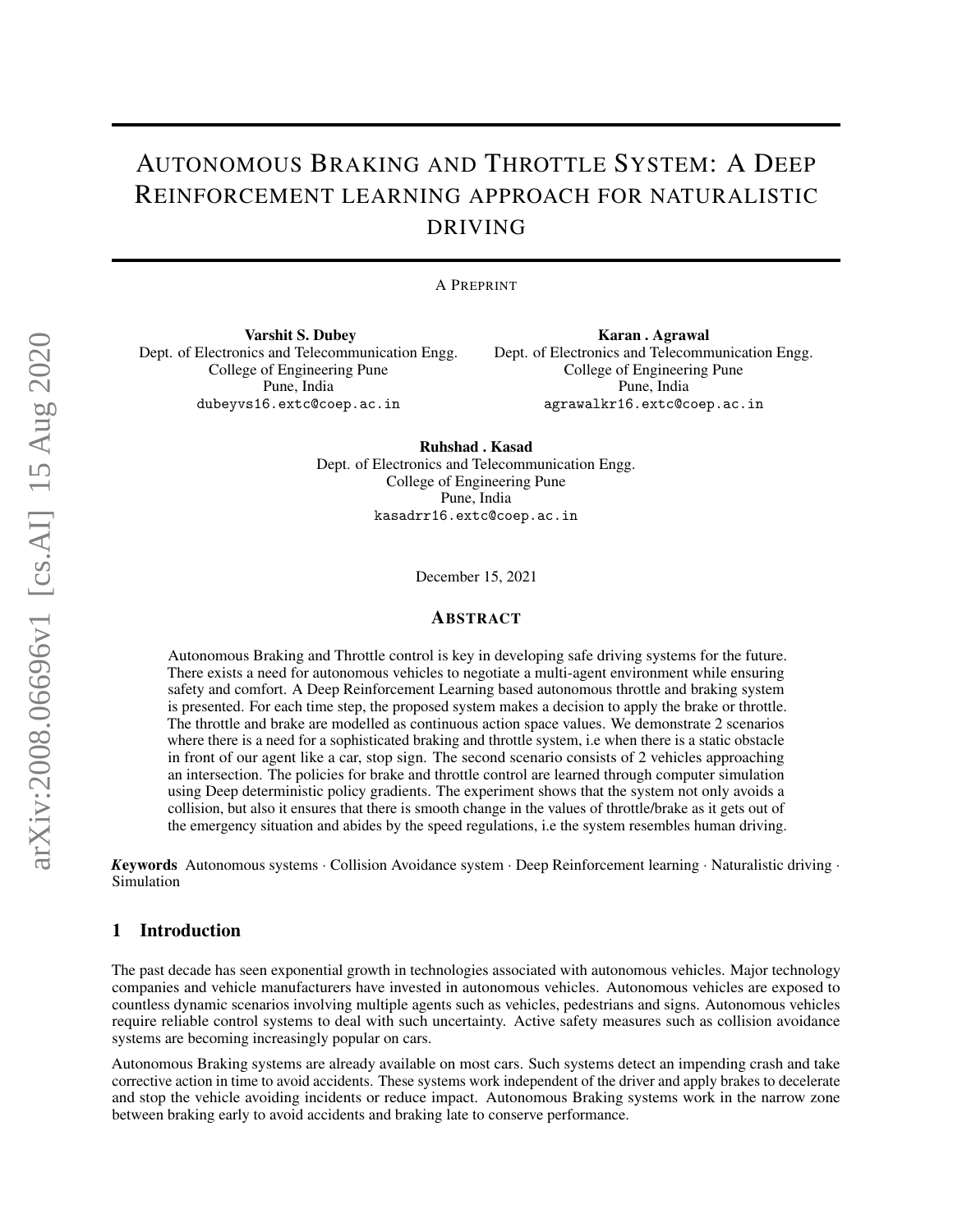Advanced cruise control systems use a combination of throttle and braking to maintain a constant velocity following a vehicle. Such features elevate vehicles to Level 1 of driving automation. However, they fall short of creating a high level of automation.

Traditionally rule-based control systems are unable to adapt to the dynamic environment autonomous vehicles have to operate in. Rule-based systems specify a distance threshold or a speed threshold and often require human assistance in complex situations. An intelligent system is required to cover a wide spectrum of scenarios.

Intelligent algorithms are required to make such systems viable. Autonomous Throttle and Braking Systems need to be accurate in a high percentage of scenarios. False-alarm scenarios erode driver confidence and can be dangerous. Such systems cannot be programmed for the near infinite scenarios which may occur, therefore there exists a need for such systems to be able to learn and adapt. Driving and specifically, scenarios requiring emergency brake action can be considered a multi-agent problem with only a partial observable space at any given instant.

The death of a pedestrian due to collision with an Uber self-driving car highlights the need for evolved braking and throttle systems. Despite detecting the pedestrian early, the system failed to act and exceeded its assured clear distance ahead.

Reinforcement Learning is a methodology allowing an agent to learn by interacting and participating in an environment. The aim of using such methods is to obtain an optimal policy which maximizes the reward when the agent interacts with the environment. Policy Gradient methods optimizes the policy directly. The ability of Policy Gradient methods to learn stochastic policy is integral in implementing a throttle and braking control system. [\[1\]](#page-8-0)

In this paper a throttle and braking control system is developed using Deep Reinforcement Learning. Specifically, policy gradient methods are utilized to dictate discrete brake and throttle inputs. The performance of the system is tested in two scenarios which are simulated in CARLA simulator. [\[2\]](#page-8-1)

The rest of the paper is organized as follows. Section 2, will include a brief review of research into braking control systems implemented using Deep Reinforcement Learning.Section 3 presents the scenarios and simulation environment to test the proposed braking and throttle system. Section 4 contains details regarding the reinforcement learning methods used and the proposed reward function. Section 5 contains the result of conducted experiments and Section 6 discusses future work.

# 2 Related Work

Simulation is integral in the development of autonomous vehicles. Developing algorithms to navigate in dense urban environments has been a key focus area. Dosovitskiy [\[2\]](#page-8-1) noted that there are obstacles to real-life research such as government regulation, logistical difficulties and the possibility of accidents. Training an agent for the possibility of a rare event such as jaywalkers is also a necessity. One way to resolve the testing and training of autonomous vehicles is the use of simulation software. CARLA open-source simulator provides an urban environment for simulation with the ability to generate pedestrians, vehicles and common road signs. The ability to gather data such as velocity, coordinates and distance to other vehicles reduces the effort in acquiring specialized data. Moreover, the ability to set up an environment for scenarios to train is beneficial.

According to 2007 statistics for road accidents in Germany, 14 % of accidents occur between a vehicle following a moving vehicle ahead or a static vehicle. Analysis of frontal collisions with stationary obstacles exhibited that 21% of the drivers do not brake at all prior to the accident. Kaempchen [\[3\]](#page-9-0) proposes an emergency braking system which generates potentially dangerous scenarios after detecting an object or vehicle. The paper analyses all possible trajectories of the host and object, while calculating the possibility of a collision. Specifically, it provides insight in two common scenarios, rear-end collision and collisions at cross-sections.

Traditionally rule-based systems were utilized to create braking and throttle control systems. Such systems had limited scope and needed specific protocols for specific scenarios and would be handicapped in the real-world. Chae [\[4\]](#page-9-1) concludes that a learning-based system is likely to achieve better results in adapting to new and dynamic scenarios than rule-based systems. The paper realizes braking control systems as a discrete Markov Decision Process. Moreover the braking decision is initiated at a trigger point which is calculated.

However such an approach is counterintuitive to real-life driving since, braking decision can be decided at any point during the approach. The author has used DQN to design a braking system with 4 discrete action values,  $a_0$ ,  $a_{low}$ ,  $a_{mid}$ ,  $a_{high}$  [\[4\]](#page-9-1). The main drawback of this approach is that DQN works on discrete state space whereas braking is continuous value in the real world, which makes it difficult for DQN to find optimal policy. This paper considers the continuous space of the brake/throttle and uses DDPG which is similar to DQN, but uses different subroutines to find the optimal policy and works for continuous action spaces. The details of DDPG will be explained in the subsequent section.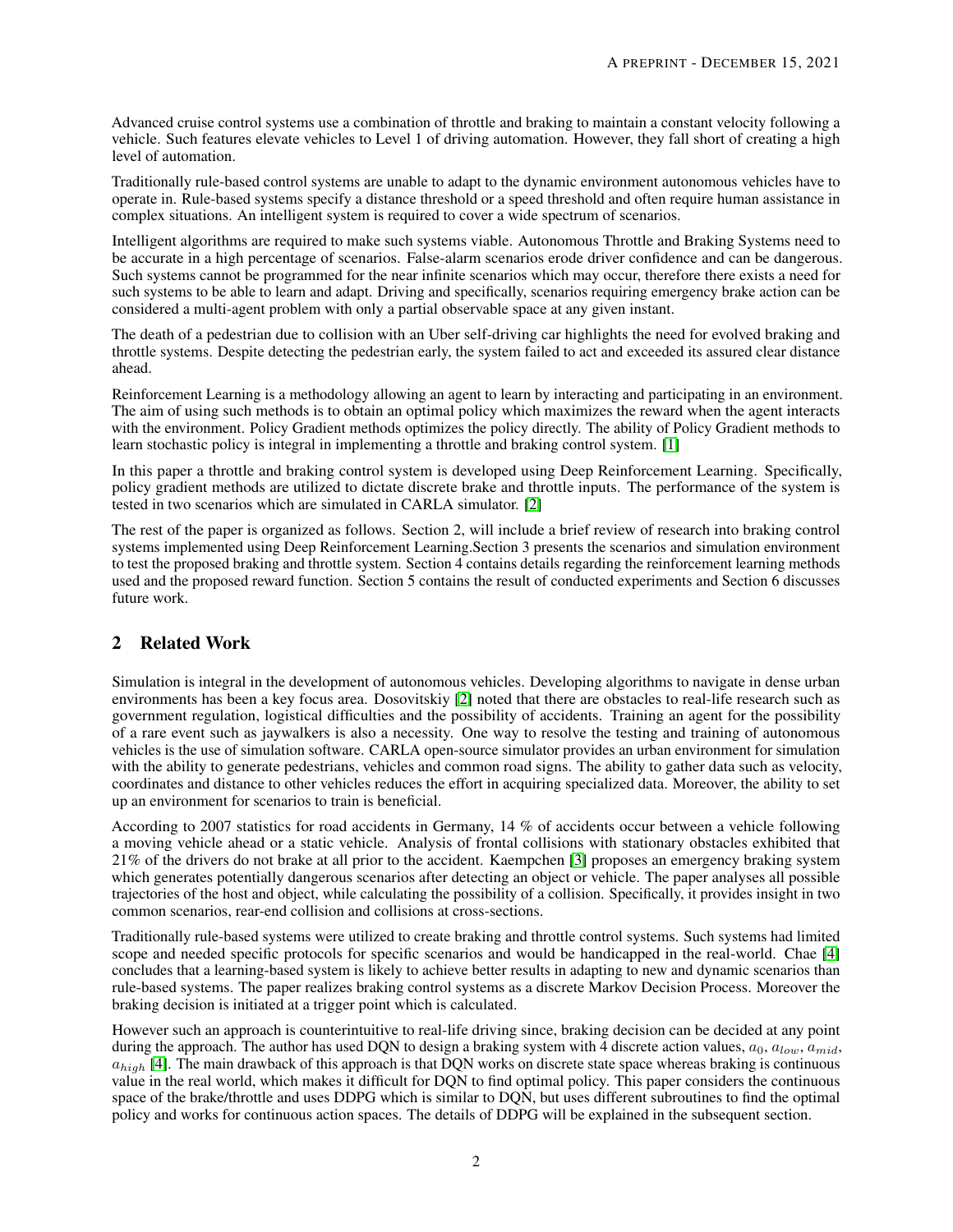Reinforcement Learning considers the problem of an agent trying to achieve a goal while interacting with an unknown environment, therefore it is well-suited to deal with the problem of a vehicle navigating in traffic. Talpeart [\[5\]](#page-9-2) focuses on teaching an agent to establish a policy while interacting with an environment to maximize a numerical reward.

Vasquez [\[6\]](#page-9-3). focuses on emergency braking to avoid accidents with pedestrians. A key aspect of the paper is modelling comfort as reduction of jerk while braking and creating a naturalistic dataset which closely mimics pedestrian behaviour. Early-braking methods combined with the throttle action as discussed in this paper are designed to reduce jerk. However the idea of creating datasets to mimic real-world behaviour can be extended to driving policies in order to make policies more naturalistic.

Y.Fu [\[7\]](#page-9-4). examines Deep Deterministic Policy Gradient (DDPG) algorithm based on Actor-Critic infrastructure to reduce the difficulty of learning in more complex environments. The paper proposes that a reward function should accommodate multiple objectives, such as safety, comfort. A DDPG system consisting of only braking action outperforms similar braking systems based on fuzzy logic and DQN. Another key criteria examined is reducing the probability of exceeding comfortable deceleration or experiencing jerk. On the same count, DDPG systems exceed comfortable deceleration limits on fewer occasions than DQN or fuzzy logic systems.

There has been an increased interest in using a DRL method for emergency braking scenarios. The reward function penalizes early braking and collisions with other vehicles and pedestrians. A Deep Deterministic Policy Gradient method allows the agent to rapidly discover optimal policies in simulation by using stochastic policies for exploration to learn a deterministic policy.[\[8\]](#page-9-5)

Previous research largely focuses on braking action as a final resort to either prevent or mitigate collisions. Such measures are limited in scope. Braking action along with throttle control is more closely related with real-world driving practices. This paper focuses on 2 scenarios. The first scenario tests the control systems braking ability while scenario 2, works with throttle action necessary after an emergency situation.

# 3 System Description

Society of Automotive Engineering defines 6 levels of driving automation from level 0 to level 5. Level 5 of driving automation can drive a vehicle anywhere under all possible conditions. A driver is not required to take control at any point and vehicles provide a safe and comfortable journey. The biggest challenge in achieving driverless cars is safety. A broad overview of braking and throttle system using reinforcement learning is shown in figure [1.](#page-2-0) A car should detect the surrounding objects and take decisions such as deciding velocity,steering angle and braking to avoid accidents. An object in the surrounding environment of the vehicle could be a static obstacle, pedestrian, a stop sign or a moving car. Once the object is detected, different parameters of the car and the object will be passed into the neural network [\[9\]](#page-9-6) and then via reinforcement learning an output will be generated. The output can be a throttle or brake value which should be applied by the car as shown in figure [1.](#page-2-0) The parameters to be passed into the network as input can be initial velocity of car, relative position of the object to the car, relative velocity etc.

In this paper we are considering 2 common scenarios, where there is a need for effective braking and throttle system to avoid accidents.

<span id="page-2-0"></span>

Figure 1: High level overview of Autonomous Braking/throttle system

# 3.1 Scenario 1

The first scenario is shown in figure [2.](#page-3-0) There is a static obstacle in front of the car at some distance. The static obstacle can be another vehicle, stop sign etc. The autonomous agent is moving with the velocity of  $v_{veh}$  from a position  $(vehpos_x, vehpos_y)$ . As soon as the static object is detected, the vehicle receives the relative position of the object, i.e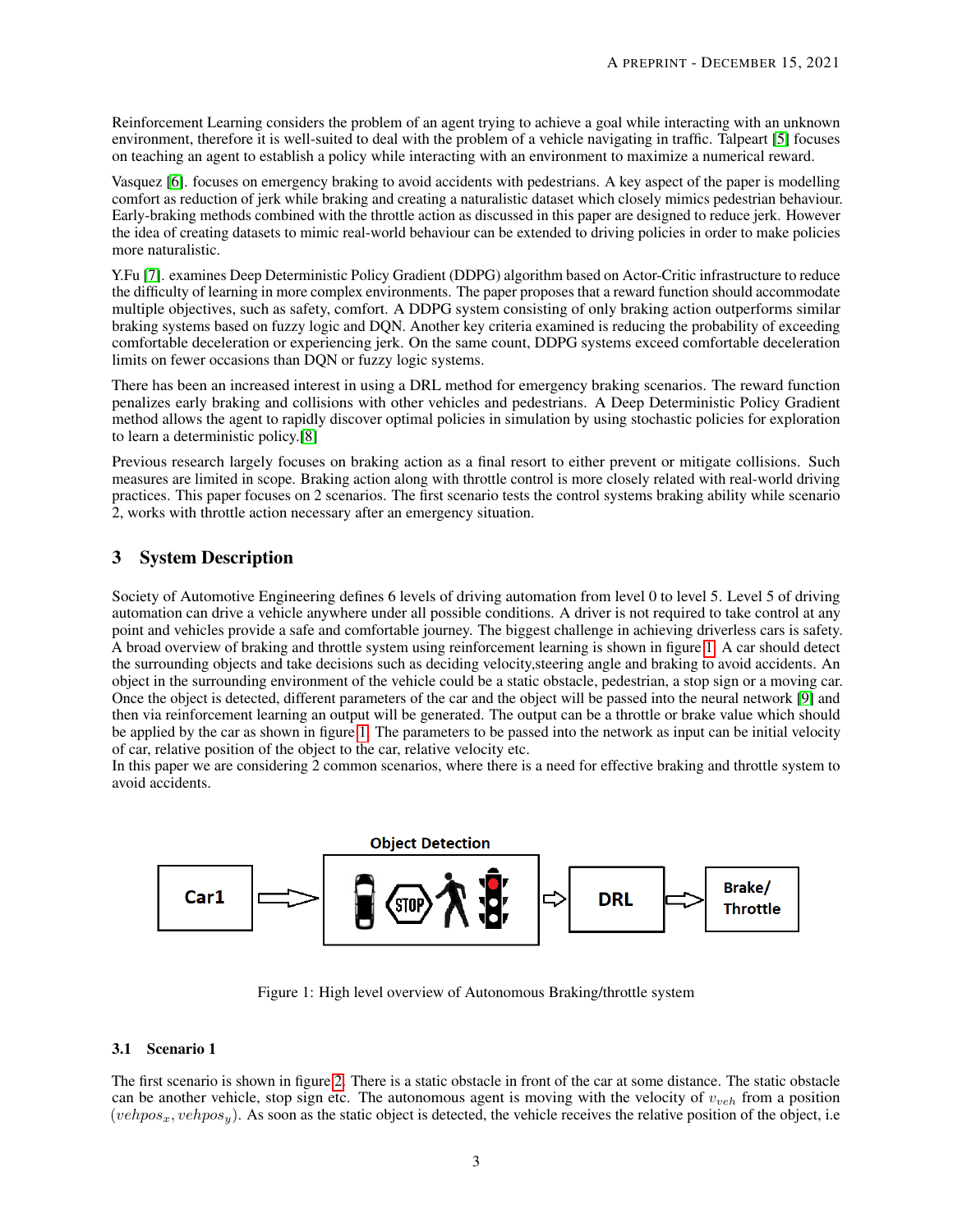<span id="page-3-0"></span>

Figure 2: System description for Scenario 1

 $(objpos_x - vehpos_x, objpos_y - vehpos_y)$ . From the coordinates, the relative distance and direction from the agent vehicle is calculated. Utilizing this information, the agent decides whether to apply brake or throttle at each time step. The brake and throttle values are between  $[0, 1]$ .

#### 3.2 Scenario 2

In the second scenario, 2 cars are approaching the intersection. We consider that the other car approaching the intersection is not abiding by traffic rules. This creates a scenario in which an agent is required to make a quick decision to apply brakes to avoid an accident. After we avoid this emergency situation, we can again apply throttle to move forward. We will try to make our autonomous agent learn this policy. Here, the autonomous agent and the object are moving with velocities  $v_{veh}$  and  $v_{obj}$  respectively. When the episode starts, the agent starts from position  $(vehpos_x, vehpos_y)$  and the other car starts from  $(objpos_x, objpos_y)$ . We assume that at a certain time, using sensors, our agent gets information about the object approaching the intersection. Our agent after receiving useful parameters such as relative distance and also relative velocities makes the decision whether to apply brake or throttle. A similar scenario can be applied to pedestrians suddenly crossing the road. Figure [3](#page-4-0) explains the proposed scenario.

# 4 Deep Reinforcement Learning

In this section we present the details of our DRL-based braking and throttle system. The aim of reinforcement learning algorithms is to learn a policy which maximizes the expected cumulative award which will be received in the future. The agent performs an action  $a_t$  given the state  $s_t$  under policy  $\pi$ . After performing the action, the agent receives a new state and a reward  $r_t$ . Here the state consists of relative position of the vehicle and the object, i.e  $(objpos_x - vehpos_x, objpos_y - vehpos_y)$  and relative velocity of the vehicle and object for the past 10 steps. The action that the agent takes consists of brake or throttle. Brake and Throttle control are both real valued with values in range  $[0, 1]$ 

The initial position of the agent and the objects is fixed for all the simulation. The values of  $v_{veh}$  (velocity of agent) and  $v_{obj}$  (velocity of other car) are set as random so that our reinforcement learning agent learns a wide variety of cases.

For each scenario, there exists a set of events which will result in the termination of the episode. For scenario 1, the episode will end if there is:

- *Collision*: The agent vehicle has breached the safe distance limit of the object.
- *Early stop*: The agent vehicle moving stops too early, i.e the static object is very far away from the agent.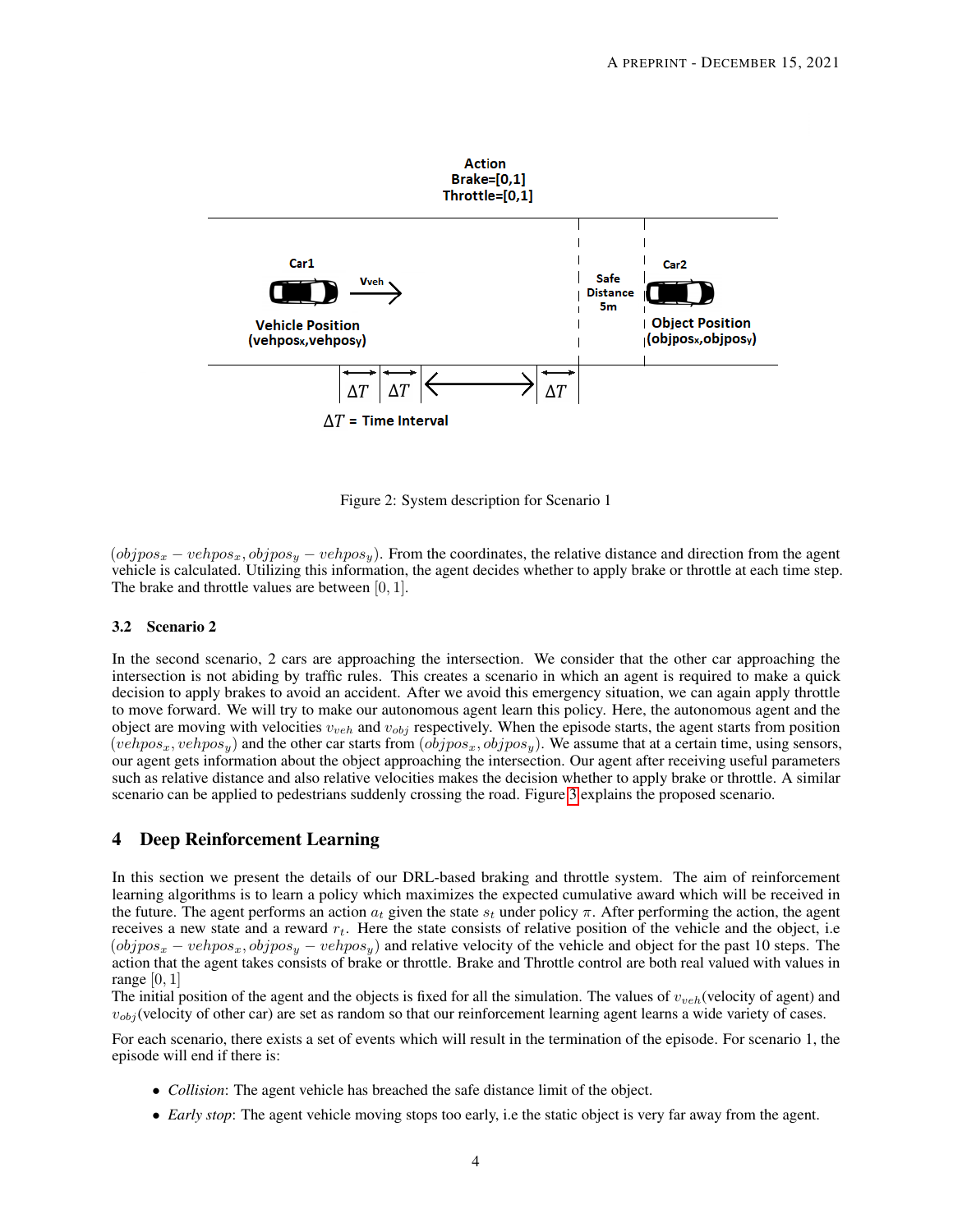<span id="page-4-0"></span>

Figure 3: System description for Scenario 2

The events for scenario 2 are mentioned below:

- *Collision*: The agent vehicle has breached the safe distance limit of the object.
- *Early Stopping*: Similar to scenario 1, if our vehicle stops very early compared to the distance to the object in the environment.
- *High speed at intersection*: The velocity of our autonomous agent is very high during crossing at intersection.

#### 4.1 Deep Deterministic Policy Gradient

Policy methods [\[10\]](#page-9-7) are preferred for numerous reasons. First, they do not compute the immediate maximum reward and instead rely on total rewards. Secondly, for a continuous action space, such as braking or throttle control, we cannot calculate the Q value [\[11\]](#page-9-8), of each action, as the action space will grow exponentially, which makes Policy methods more appealing.

Deep Deterministic Policy Gradient is a deterministic, model-free, off-policy method which is used in situations where the action space is continuous. It is inspired by DQN and Deterministic Policy Gradients(DPG). DQN [\[12\]](#page-9-9) calculates the Q function for all actions, using a neural network and selects the action with maximum Q value. DPG uses actor-critic style and learns a deterministic policy, i.e. for each state there is a fixed action defined. For continuous action space, we need a differentiable action-value function approximator to avoid calculation of Q value for each action. DDPG is thus an algorithm which combines both the deterministic policy approach and the neural network as function approximators. DDPG also has a target actor and target critic along with actor and critic networks. The important steps in the algorithm are shown as follows. First, the current state is given as input to actor network and  $a = \mu(s; \theta^{\mu}) + N_t$  is computed, where a is the output action for state s and  $\theta^{\mu}$  is the weights of the actor network. N is the random process chosen for exploration of action space. We will be using Ornstein-Uhlenbeck process to add noise to the action output. [\[13\]](#page-9-10). Next, the updated Q value, i.e  $y_i$  is computed as the sum of the immediate reward  $r_i$  and the outputs of the target actor and target critic networks for the next state.

$$
y_i = r_i + \gamma Q^{'}(s_{i+1}, \mu^{'}(s_{i+1}|\theta^{\mu^{'}})|\theta^{Q^{'}})
$$
\n(1)

Here,  $\gamma$  is the discounting factor. The critic network is updated by minimizing the mean-squared loss between  $y_i$  and the original Q value calculated using critic network, i.e  $Q(s_i, a_i | \theta^Q)$ . Since DDPG is an off-policy method, for a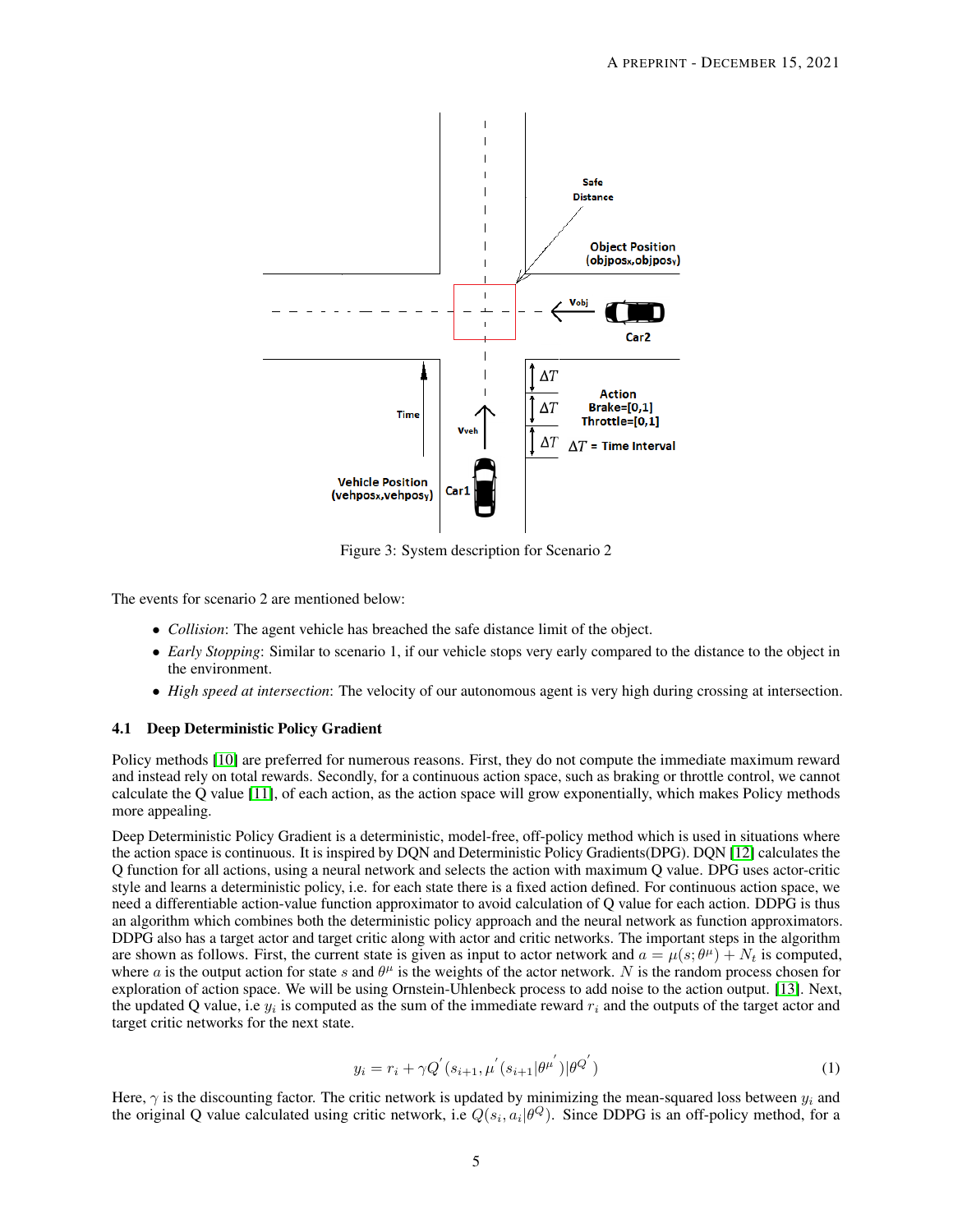mini-batch, we take the mean of the sum of policy gradients while updating actor network [\[14\]](#page-9-11). The target networks are time-delayed copies of the original networks and they help bring stability to the system by only moving a factor  $\tau$  from the original networks at each step, i.e  $\theta' \leftarrow \tau \theta + (1 - \tau) \theta', \tau \ll 1$ , where  $\theta$  is the original weight of the actor/critic network and  $\theta'$  is the weight of the corresponding target network.

DDPG makes use of a finite buffer to store each step of every episode as a tuple  $(s_t, a_t, r_t, s_{t+1})$ . These tuples are randomly sampled, thus they remain undifferentiated between episodes during learning [\[14\]](#page-9-11).

#### 4.2 Reward function for Scenario 1

The reward function is the most important component of the reinforcement learning algorithm. It must be formulated such that it closely resembles the proposed braking and throttle system. The main objective which our control system should achieve are:

- Collision must be avoided at all costs
- The car should apply control smoothly instead of sudden brake/throttle, so that the driving is more realistic to human driving.
- The car should not stop very early as it makes no sense if the obstacle is very far away from the agent.
- The car should not cross the intersection at very high speed.

To achieve the above objectives, we propose the following reward function for scenario 1:

$$
r_t = \begin{cases}\n-(\alpha distance^2 + \beta)abs(action) - (\eta v_{veh}^2 + \lambda), & \text{if Collision} \\
-(\alpha distance^2 + \gamma), & \text{if Early Stopping} \\
+\delta, & \text{otherwise}\n\end{cases}
$$
\n(2)

where  $distance^2 = (objpos_x - vehpos_x)^2 + (objpos_y - vehpos_y)^2, \alpha, \beta, \eta, \lambda, \gamma, \delta > 0, v_{veh}$  is the velocity of the vehicle, and action is the value of throttle or brake taken by agent at any instant of time.

The first condition is proposed by Chae [\[4\]](#page-9-1). It suggests that the penalty in case of collision is proportional to the square of the velocity of the vehicle. The second and third part of the reward function are proposed by us. We want the agent to decide when to apply brakes once the obstacle is detected, we don't want our vehicle to stop if the obstacle is far away from the vehicle. So the second condition gives the penalty proportional to the square of the distance between obstacle and vehicle. Finally if we are in a safe state, i.e there is neither collision or early stopping, we simply give a constant positive reward for being in a safe state. In an episode, we want our agent to gather as much positive reward as possible.

#### 4.3 Reward function for Scenario 2

The reward function for the scenario where both the agent and the car is moving towards an intersection is:

|  | $\int -(\alpha distance^2 + \beta)abs(\alphaction) - (\eta(v_{veh} - v_{obj})^2 + \lambda), \text{ if Collision}$ |                               |     |  |
|--|-------------------------------------------------------------------------------------------------------------------|-------------------------------|-----|--|
|  |                                                                                                                   | if Early Stopping             | (3) |  |
|  | $r_t = \begin{cases} -(\alpha distance^2 + \gamma), \\ -(\alpha v_{veh}^2 + \mu), \end{cases}$                    | if High speed at intersection |     |  |
|  | $1+\delta$ .                                                                                                      | otherwise                     |     |  |

Here *distance* is the same as the one defined in scenario 1 and  $\alpha$ ,  $\beta$ ,  $\eta$ ,  $\lambda$ ,  $\gamma$ ,  $\delta$ ,  $\mu > 0$ .

The reward function looks very similar to the one proposed for scenario 1. There is one additional condition. In a real-world scenario, we do not drive at very high speed while driving through an intersection. We give a penalty proportional to the square of the velocity of agent. These conditions will ensure that our agent will avoid a collision and also take decisions which closely resemble human driving. The values of weight parameters  $\alpha, \beta, \eta$  etc, should be carefully chosen as they serve as a trade-off between each objective. We can assign each of these objectives a certain priority. We give collision avoidance the highest priority, hence, we assign maximum penalty in case of collision. Next comes early stopping and high speed at intersection which are given equal priority. However, the penalty is lower as compared to collision avoidance. Considering this argument, we conclude  $\lambda > \gamma, \mu$ .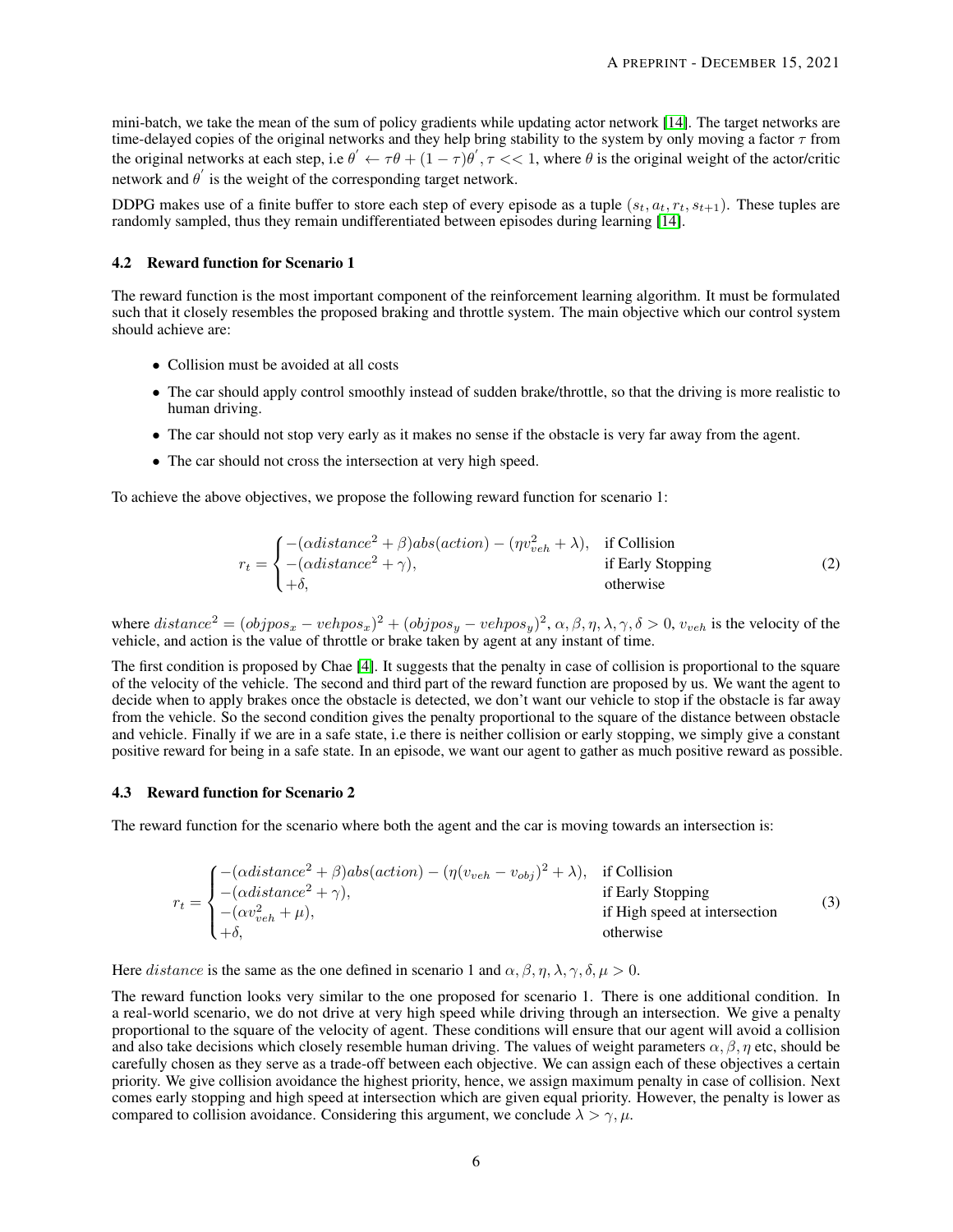<span id="page-6-0"></span>

| (a) Scenario 1            |                                    |  | (b) Scenario 2                         |                            |  |
|---------------------------|------------------------------------|--|----------------------------------------|----------------------------|--|
| $v_{init}$ of agent       | $U(8.33, 27.77)$ m/s               |  | $v_{init}$ of agent                    | $U(8.33, 27.77)$ m/s       |  |
| $v_{init}$ of obstacle    | $0 \text{ m/s}$                    |  | $v_{init}$ of obstacle                 | $U(8.33, 27.77)$ m/s       |  |
| Rel. Position of obstacle | 60 <sub>m</sub>                    |  | Position of agent from intersection    | 45 <sub>m</sub>            |  |
| <b>Safety Distance</b>    | 5 <sub>m</sub>                     |  | Position of obstacle from intersection | 45 <sub>m</sub>            |  |
| Throttle                  | $\in \mathbb{R}$ with values [0,1] |  | <b>Safety Distance</b>                 | 5 <sub>m</sub>             |  |
| <b>Brake</b>              | $\in \mathbb{R}$ with values [0,1] |  | Throttle                               | $\in$ IR with values [0,1] |  |
| $\Delta T$                | 0.1 s                              |  | Brake                                  | $\in$ IR with values [0,1] |  |
|                           |                                    |  | $\wedge T$                             | 0.1 s                      |  |

## Table 1: Simulation Setup for experiment

# 5 Experiment

## 5.1 Simulation Setup

We use CARLA (Car Learning to act), [\[2\]](#page-8-1) an open-source driving simulator which provides an environment to create scenarios commonly encountered by vehicles and allow the agent to learn from the interactions. We simulated our environment by spawning vehicles according to the scenario mentioned in figure [2](#page-3-0) and [3.](#page-4-0) In the simulations it is assumed that the relative distance of the other objects like cars, stop sign to the agent is known. For each simulation the agent will be spawned at the same location. The 2 scenarios which we simulated to make models are:

- Scenario 1: Static obstacle in front of agent. (Car, Stop sign).
- Scenario 2: Dynamic Obstacle, i.e both cars moving towards an intersection.

For scenario 2, we also want our agent to start again after emergency braking, so we do not end the episode once the agent avoids the collision. We keep a maximum limit of 7.5 seconds for an episode to end. Time to collision(TTC) is chosen within this maximum limit.

For both the scenarios, the time to collision (TTC) is chosen to be between 1.5 *s* to 5 *s*. Also the safety distance to the obstacle is kept to be 5 m. For scenario 2, a safety distance box is made as shown in figure [3.](#page-4-0)

The velocity of agent is sampled from uniform distribution, with  $v_{init}^{min}$  = 8.33m/s(30km/h) and  $v_{init}^{max}$  =  $27.77 \text{m/s}$ (100km/h). The wide range of values will make our agent learn to apply brake/throttle in most extreme cases also. The detailed simulation setup for both of these scenarios is shown in Table [1](#page-6-0)

#### 5.2 Training

The neural network architecture consists of a fully connected feed-forward neural network with 5 hidden layers for both the actor and critic networks. We use the same architecture for both of the scenarios, the difference is in their reward functions. Adam optimizer is used for both actor and critic networks. [\[15\]](#page-9-12). A total of 2000 episodes have been trained for both scenarios.The details of the architecture is shown below:

- State buffer size :  $n = 10$
- Network architecture Fully connected feed-forward network with 5 hidden layers
- Number of nodes for each layers: [40(Input layer), 400, 200, 100, 200, 400, 1(Output Layer)]
- Non linear Function leaky ReLU.
- Actor learning rate 0.00005
- Critic learning rate 0.0005
- Replay buffer size 20000
- Minibatch size 16
- Gamma 0.99
- Tau 0.001
- Reward function  $\alpha = 0.01$ ,  $\beta = 0.1$ ,  $\eta = 0.01$ ,  $\lambda = 50$ ,  $\gamma$  (Scenario 1) = 15,  $\gamma$  (Scenario 2) = 20,  $\mu = 30$  $,\delta = 0.5.$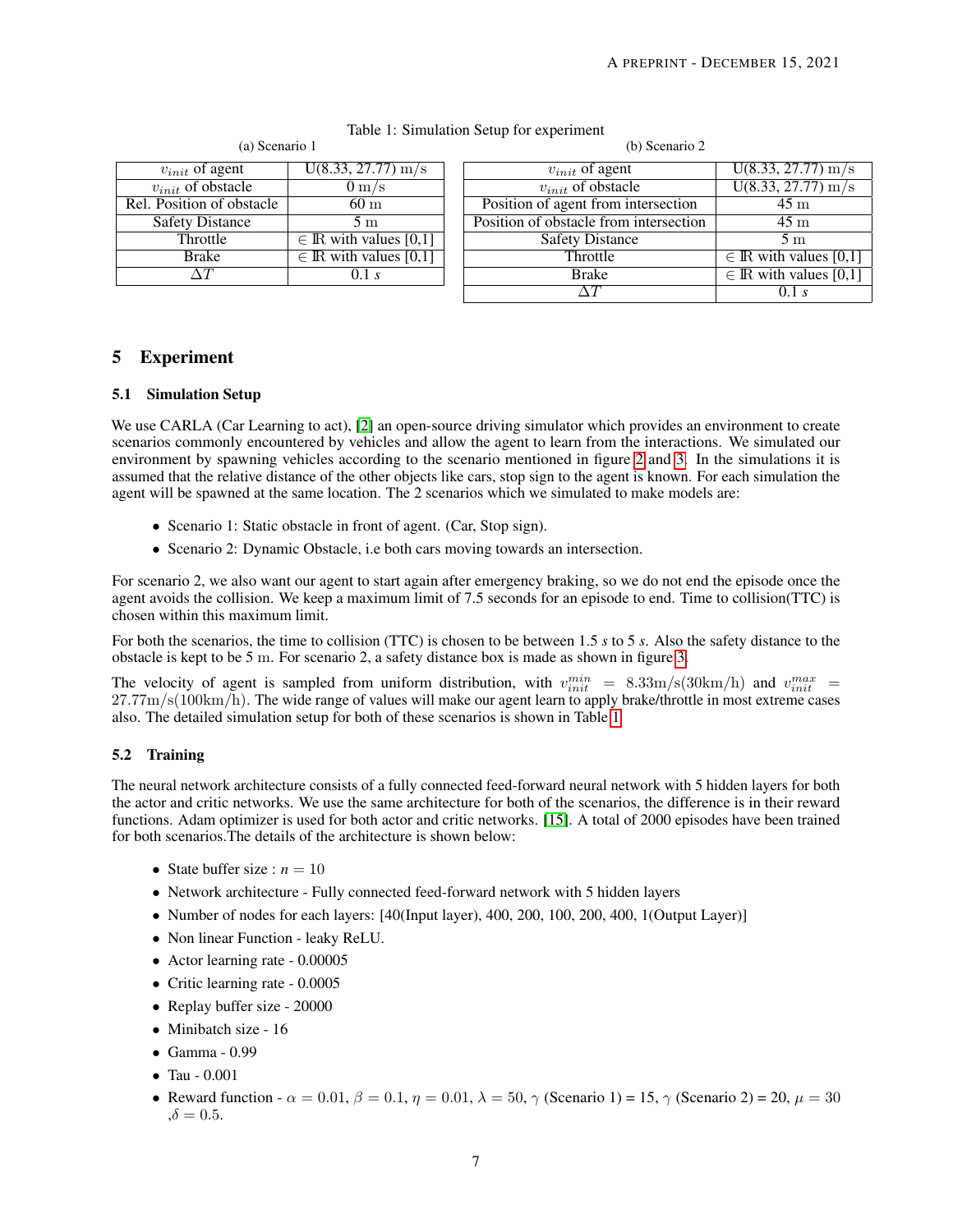There is one neuron at the output. We have used tanh activation layer at the output, so that the network outputs the value between -1 and 1. If the output is less than 0, we apply the brake and if the value is greater than 0, we apply throttle.

#### 5.3 Results

Figure [4](#page-7-0) depicts the accumulated reward for scenario 1 and 2. For scenario 1,we can see that our model makes quite an improvement in the accumulated reward after 200 episodes, from 200 episodes to 700-750 episodes, it follows an increasing curve and later the curve remains more or less the same. Occasionally the curve shows some small spikes which is expected since we are sampling the initial velocity of a car to be 100 km/hr which is very high and even if we apply full braking action from the start of the episode, we cannot avoid the collision.

<span id="page-7-0"></span>

Figure 4: Value function during training

The accumulated reward curve for scenario 2 follows a similar trend as scenario 1. But there are more spikes as compared to scenario 1. This can be attributed to scenario 2 being more complex and the agent needing to take into account the high speed at intersection, which makes it hard to learn a good policy. Now we consider one test episode of scenario 2. Figure [5](#page-8-2) shows the velocity of the car as the agent takes braking or throttle decisions during one episode. We observe that as the car approaches the intersection, the agent slowly decreases throttle, so there is very less decrease in velocity, but after 3 seconds, it detects the object crossing the intersection at high speed, so it applies brakes till the vehicle reaches a speed of 0. Once the car avoids an emergency situation (collision), it again applies throttle to speed up the car. This explains the valley like curve of velocity in figure [5,](#page-8-2) between 2 and 6 seconds of the episode. At last, when the vehicle achieves desired velocity, it reduces the throttle input to make it constant. This curve closely resembles human driving while crossing intersections. The inclusion of early stopping and avoiding high speed at intersections ensures the car is always in a safe state. Since we are using real values of brake and throttle as compared to previous study by Chae [\[4\]](#page-9-1) where the author proposes discrete values of deceleration, we get a smooth decrease/increase in velocity. Also the velocity is in the safety limits as we have imposed penalties for high speed.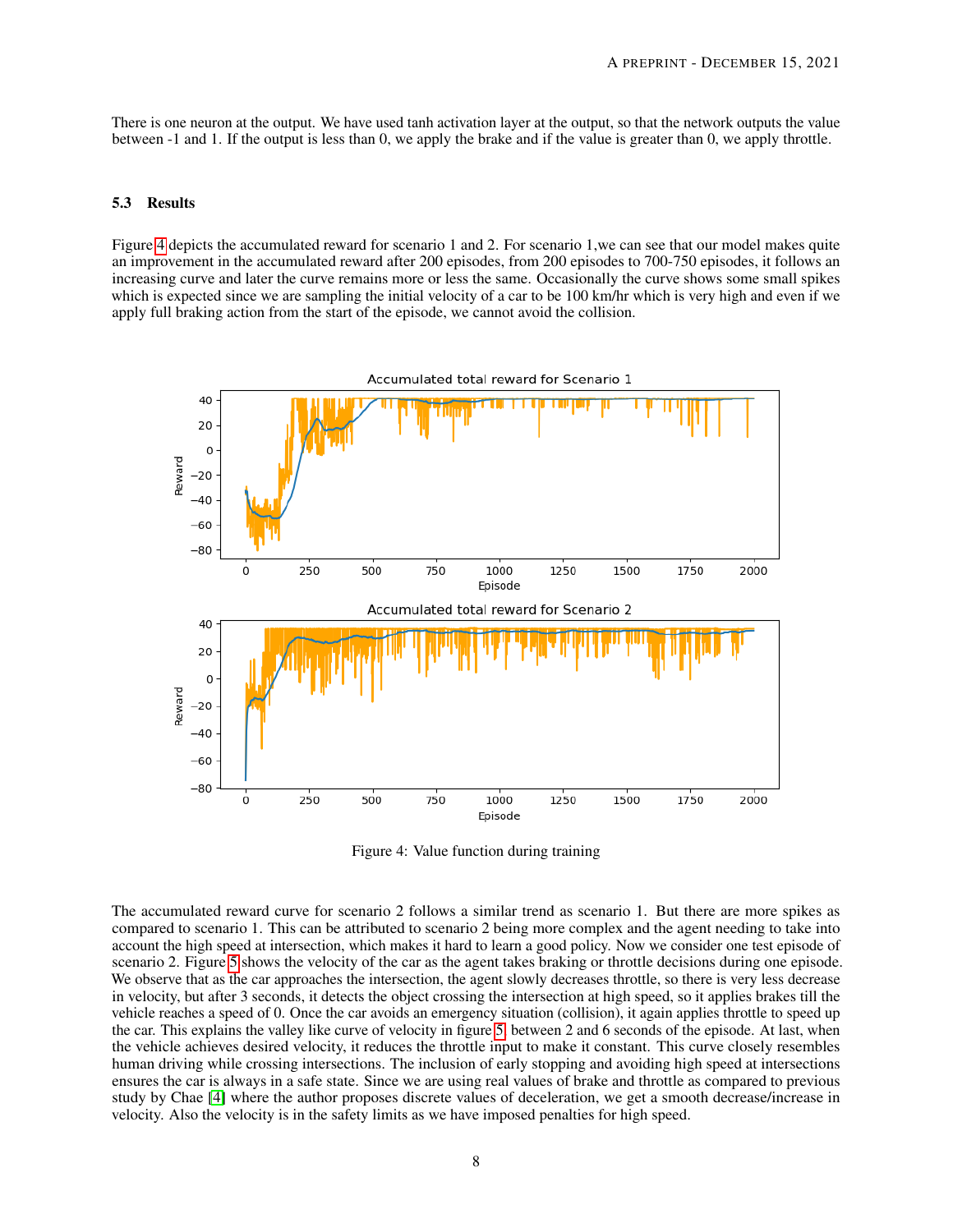<span id="page-8-2"></span>

Figure 5: Trajectory of action and velocity of agent during 1 episode

# 6 Conclusion and Future Work

We have demonstrated the braking and throttle control system for 2 scenarios. One where braking is very important, while the other scenario needs both braking and throttle action. DDPG is used to ensure that the values of brake and throttle are smoothly changing instead of a sudden change. We have proposed measures to avoid early stopping and high speed movement at an intersection, making autonomous driving similar to human driving. This work can be further extended to other such situations, where the vehicle must apply brake or throttle to avoid emergency situations. An interesting study would be to see the effect of braking and throttle actions along with steering of the vehicle in these situations. One can create a unified model for all these scenarios with a singular reward function. Also, the effect of change of weather conditions can also be considered so as to make the model more realistic.

# References

- <span id="page-8-0"></span>[1] Richard S. Sutton and Andrew G. Barto. *Reinforcement Learning: An Introduction*. A Bradford Book, Cambridge, MA, USA, 2018.
- <span id="page-8-1"></span>[2] Alexey Dosovitskiy, German Ros, Felipe Codevilla, Antonio Lopez, and Vladlen Koltun. CARLA: An open urban driving simulator. In *Proceedings of the 1st Annual Conference on Robot Learning*, pages 1–16, 2017.